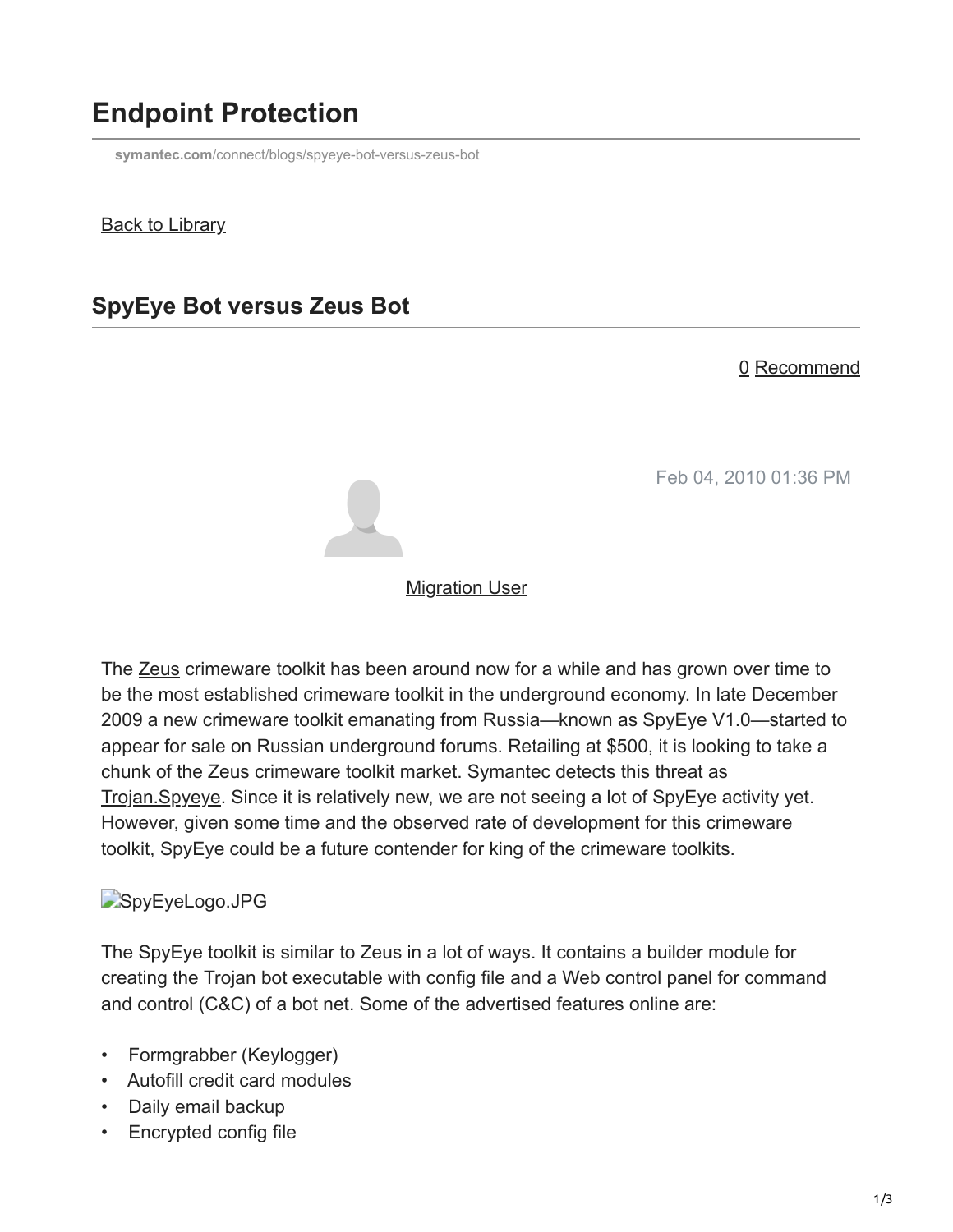- Ftp protocol grabber
- Pop3 grabber
- Http basic access authorization grabber
- Zeus killer

New revisions of SpyEye, with additional features, are being released on a regular basis. The latest version (V1.0.7) contains an interesting new feature called "Kill Zeus" that we have yet to substantiate. SpyEye hooks the same Wininet API (Wininet.dll) HttpSendRequestA as used by Zeus for communications. If a compromised system infected with SpyEye was also infected with Zeus, this in turn would allow SpyEye to grab and report on http requests sent to the Zeus C&C server.

### **ZeusCommReport.JPG**

### **An example of Zeus C&C server report taken from underground forum**

The new Kill Zeus feature is optional during the Trojan build process, but it supposedly goes as far as allowing you to delete Zeus from an infected system—meaning only SpyEye should remain running on the compromised system. If the use of SpyEye takes off, it could dent Zeus bot herds and lead to retaliation from the creators of the Zeus crimeware toolkit. This, in turn, could lead to another bot war such as we have seen in the past with Beagle, Netsky, and Mydoom.

#### SpyEyeBuilder.JPG

### **An example of the SpyEye Trojan builder control panel**

Another feature of SpyEye is the ability to load additional threats onto infected SpyEye systems, by country, using the SpyEye control panel GUI as shown below:

#### SpyEyeCountryPanel.JPG

Symantec will continue to monitor the progression of this toolkit and update detection as necessary. Remember to keep your definitions up to date to ensure you have the best protection against new threats.

*Special thanks to Mario Ballano Barcena for his analysis.*

**Statistics** 

0 Favorited